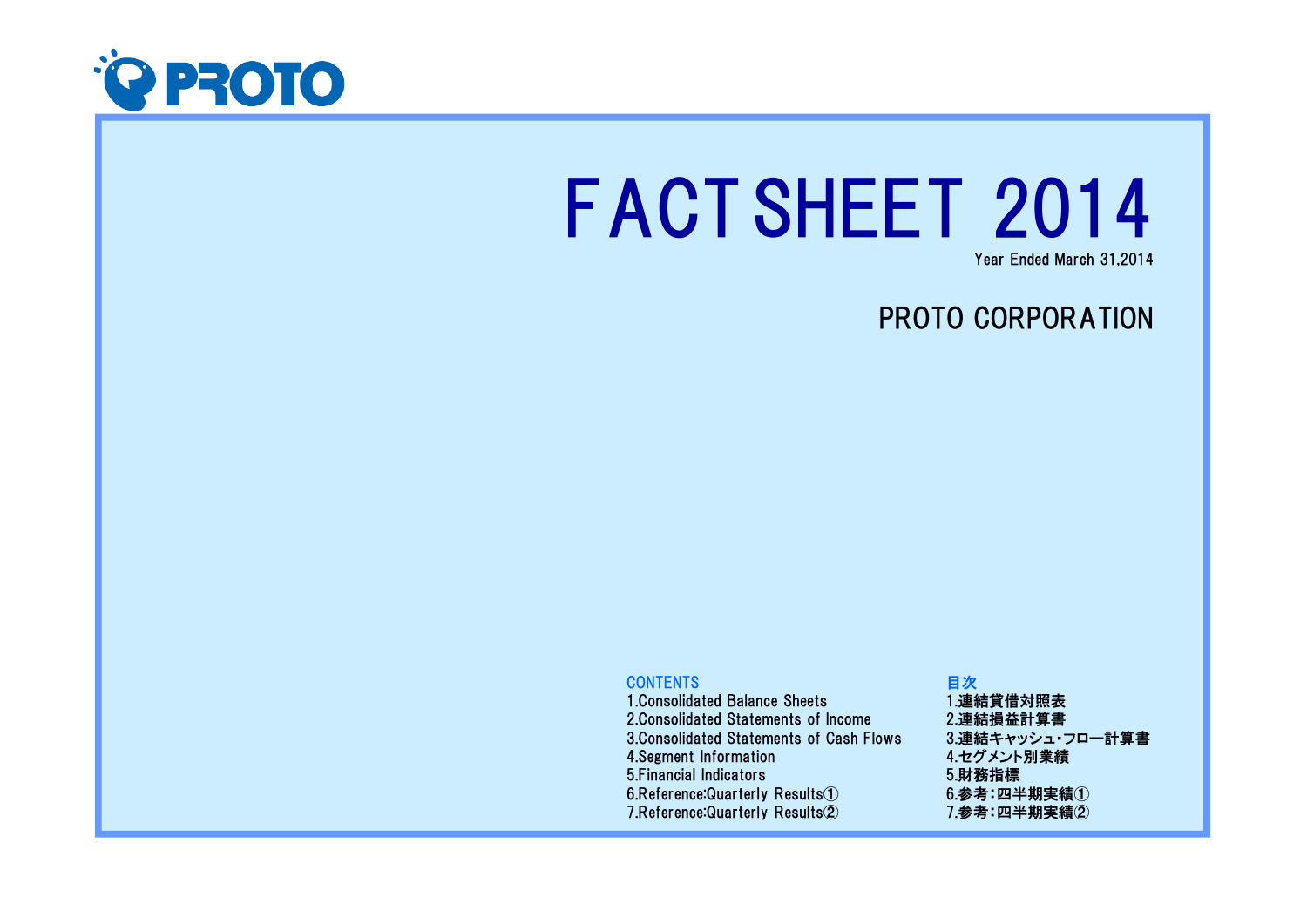# **Consolidated Balance Sheets**

# 連結貸借対照表

1

| 連結貸借対照表                                                                                          |                                   |                 |                 |                          |                          |                          |                          |                                  |                                 |                                 | As of March 31 / 3月31日現在 |
|--------------------------------------------------------------------------------------------------|-----------------------------------|-----------------|-----------------|--------------------------|--------------------------|--------------------------|--------------------------|----------------------------------|---------------------------------|---------------------------------|--------------------------|
|                                                                                                  |                                   |                 |                 |                          |                          |                          |                          |                                  |                                 |                                 |                          |
|                                                                                                  |                                   | 2005.3          | 2006.3          | 2007.3                   | 2008.3                   | 2009.3                   | 2010.3                   | 2011.3                           | 2012.3                          | 2013.3                          | 2014.3                   |
|                                                                                                  |                                   |                 |                 |                          |                          |                          |                          |                                  |                                 |                                 | ¥Millions/百万円            |
| ASSETS                                                                                           | 資産の部                              |                 |                 |                          |                          |                          |                          |                                  |                                 |                                 |                          |
| <b>Current assets</b>                                                                            | 流動資産:                             | 7.126           | 8,499           | 10,858                   | 12.295                   | 12,038                   | 14.184                   | 16.061                           | 15,855                          | 20.686                          | 22.815                   |
| Cash and cash deposits                                                                           | 現金及び預金                            | 4.192           | 5,597           | 7,722                    | 9.135                    | 9,257                    | 11,275                   | 12,748                           | 11,734                          | 14,950                          | 11.507                   |
| Trade notes and accounts receivable                                                              | 受取手形及び売掛金                         | 2,651           | 2,580           | 2,713                    | 2,739                    | 2,395                    | 2,456                    | 2,654                            | 3,078                           | 3,754                           | 5.030                    |
| <b>Inventories</b>                                                                               | たな卸資産                             | 90              | 128             | 74                       | 44                       | 69                       | 76                       | 91                               | 194                             | 688                             | 4.658                    |
| Deferred tax assets<br>Other current assets                                                      | 繰延税金資産<br>その他                     | 55<br>139       | 73<br>122       | 105<br>245               | 96<br>282                | 141<br>175               | 162<br>216               | 217<br>353                       | 218<br>644                      | 162<br>1.151                    | 279<br>1.364             |
| Allowance for doubtful accounts                                                                  | 貸倒引当金                             | (1)             | (2)             | (3)                      | (3)                      | (1)                      | (2)                      | (3)                              | (14)                            | (21)                            | (25)                     |
| <b>Fixed asset</b>                                                                               | 司定資産:                             | 7,982           | 7,719           | 7,065                    | 6,728                    | 9,570                    | 10,038                   | 10,102                           | 12,729                          | 14.155                          | 21,091                   |
| Property, plant and equipment:                                                                   | 有形固定資産:                           | 5.081           | 4,280           | 4,221                    | 4,212                    | 7,318                    | 7,134                    | 7.086                            | 7,204                           | 7.481                           | 10.544                   |
| <b>Buildings and structures</b>                                                                  | 建物及び構築物                           | 2,323           | 1,942           | 1,881                    | 1,782                    | 3,341                    | 3,160                    | 2,966                            | 2,999                           | 2.905                           | 5,500                    |
| $L$ and                                                                                          | 土地                                | 2.612           | 2.174           | 2,174                    | 2,174                    | 3,900                    | 3,900                    | 3.998                            | 4,021                           | 4.076                           | 4.787                    |
| Other fixed assets                                                                               | その他                               | 144             | 163             | 165                      | 255                      | 77                       | 73                       | 120                              | 184                             | 499                             | 257                      |
| Intangible fixed assets                                                                          | 無形固定資産                            | 531             | 521             | 346                      | 262                      | 293                      | 870                      | 1.109                            | 3.643                           | 4.954                           | 8.909                    |
| Investments and other assets:                                                                    | 投資その他の資産:                         | 2.369           | 2.917           | 2,497                    | 2.253                    | 1,958                    | 2,034                    | 1,906                            | 1,881                           | 1,718                           | 1,637                    |
| Investment securities                                                                            | 投資有価証券                            | 859             | 1.443           | 820                      | 588                      | 438                      | 555                      | 499                              | 623                             | 317                             | 354                      |
| Deferred tax assets                                                                              | 繰延税金資産                            | 41              | 25              | 421                      | 383                      | 493                      | 508                      | 599                              | 435                             | 404                             | 344                      |
| Other investments                                                                                | その他                               | 1,495           | 1,474           | 1,283                    | 1,307                    | 1,055                    | 1,061                    | 900                              | 882                             | 1,064                           | 1,007                    |
| Allowance for doubtful accounts                                                                  | 貸倒引当金                             | (26)            | (26)            | (28)                     | (26)                     | (29)                     | (92)                     | (93)                             | (60)                            | (67)                            | (69)                     |
| <b>Total assets</b>                                                                              | 咨産合計                              | 15.109          | 16.218          | 17,924                   | 19.023                   | 21.608                   | 24.223                   | 26.163                           | 28.585                          | 34.841                          | 43.907                   |
| <b>LIABILITIES</b>                                                                               | 負債の部                              |                 |                 |                          |                          |                          |                          |                                  |                                 |                                 |                          |
| <b>Current liab</b>                                                                              | 流動負債:                             | 5,257           | 5,506           | 6,058                    | 5,995                    | 6.167                    | 5,862                    | 5,639                            | 5,573                           | 8,578                           | 13.174                   |
| Trade notes and accounts payable                                                                 | 支払手形及び買掛金                         | 2,003           | 1,952           | 1,872                    | 1.744                    | 727                      | 755                      | 776                              | 896                             | 941                             | 764                      |
| Current portion of long-term loans payable                                                       | 一年内返済長期借入金                        | 53              | 41              |                          |                          |                          | 59                       | 82                               | 48                              | 1,717                           | 3,344                    |
| Accrued expenses                                                                                 | 未払費用                              | 769             | 794             | 871                      | 906                      | 1,239                    | 1.151                    | 1,251                            | 1.457                           | 1.738                           | 1.504                    |
| Accrued income taxes                                                                             | 未払法人税等                            | 374             | 642             | 1.098                    | 980                      | 1.245                    | 1.466                    | 1.333                            | 991                             | 368                             | 1.598                    |
| Advances received                                                                                | 前受金                               | 1,778<br>276    | 1,735           | 1,848                    | 1,987                    | 2,121                    | 1,902                    | 1,741<br>453                     | 1,656                           | 1.568                           | 1,507                    |
| Other current liabilities<br>Long-term liabilit                                                  | その他<br>定負債                        | 698             | 339<br>681      | 367<br>560               | 377<br>593               | 833<br>576               | 527<br>659               | 489                              | 522<br>441                      | 2,243<br>2.514                  | 4,455<br>4,554           |
| Long-term loans payable                                                                          | 長期借入金                             | 44              | 30              | 6                        | $\overline{\phantom{0}}$ | $\overline{\phantom{a}}$ | 101                      | 53                               | -5                              | 1.764                           | 3.800                    |
| Liability for employees' retirement benefits                                                     | 退職給付引当金                           | 22              | 28              | 23                       | 27                       | $\overline{\phantom{a}}$ | $\Omega$                 | $\Omega$                         | $\qquad \qquad -$               |                                 |                          |
| Liability for directors' and corporate auditors' retirement benefits                             | 役員退職慰労引当金                         | 212             | 221             | 183                      | 191                      | 194                      | 212                      | 232                              | 246                             | 264                             | 282                      |
| Other long-term liabilities                                                                      | その他                               | 419             | 401             | 346                      | 374                      | 381                      | 344                      | 202                              | 189                             | 484                             | 471                      |
| <b>Total liabilities</b>                                                                         | 負債合計                              | 5,955           | 6.187           | 6.618                    | 6.589                    | 6.743                    | 6.522                    | 6.129                            | 6.015                           | 11.092                          | 17.729                   |
| <b>MINORITY INTERESTS</b>                                                                        | 少数株主持分                            | 131             | 441             | $\overline{\phantom{a}}$ | <b>1</b>                 | $\overline{\phantom{0}}$ | $\overline{\phantom{0}}$ | $\qquad \qquad$                  | $\overline{\phantom{0}}$        | $\overline{\phantom{0}}$        | $\overline{\phantom{0}}$ |
| NET ASSETS(EQUITY)                                                                               | 純資産(資本)の部                         |                 |                 |                          |                          |                          |                          |                                  |                                 |                                 |                          |
| Shareholders' Equity:                                                                            | 株主資本:                             | 8,932           | 9,325           | 10,849                   | 12,265                   | 14,823                   | 17,620                   | 20,059                           | 22,497                          | 23,455                          | 25,114                   |
| <b>Common stock</b>                                                                              | 資本金                               | 1.824           | 1.824           | 1,824                    | 1.824                    | 1,824                    | 1,824                    | 1,824                            | 1.824                           | 1.824                           | 1.824                    |
| Additional paid-in capital                                                                       | 資本剰余金                             | 2.011           | 2.011           | 2,011                    | 2.011                    | 2.011                    | 2.011                    | 2.011                            | 2.011                           | 2.011                           | 2.011                    |
| <b>Retained earnings</b>                                                                         | 利益剰余金                             | 5.101           | 5.493           | 7,020                    | 8.439                    | 10.999                   | 13,796                   | 16,236                           | 18,675                          | 20.128                          | 21.986                   |
| <b>Treasury stock</b>                                                                            | 自己株式                              | (4)             | (4)             | (7)                      | (10)                     | (11)                     | (12)                     | (13)                             | (13)                            | (509)                           | (709)                    |
| Other accumulated comprehensive incomes:                                                         | その他の包括利益累計額                       | 88              | 263             | 56                       | 39                       | (37)                     | (9)                      | (24)                             | 71                              | 293                             | 1,063                    |
| Net unrealized gain on available-for-sale securities                                             | その他有価証券評価差額金                      | 90              | 261             | 28                       | 6                        | (27)                     | (5)                      | (12)                             | 74                              | 70                              | 91                       |
| Foreign currency translation adjustments                                                         | 為替換算調整勘定                          | (1)             | $\blacksquare$  | 28                       | 32                       | (10)<br>78               | (3)<br>89                | (12)<br>$\overline{\phantom{0}}$ | (2)<br>$\overline{\phantom{0}}$ | 223<br>$\overline{\phantom{0}}$ | 972                      |
| <b>Minority interests</b>                                                                        | 少数株主持分                            |                 |                 | 399<br>11,305            | 129<br>12.434            | 14,865                   | 17.700                   |                                  |                                 |                                 |                          |
| Total net assets (Total equity)<br>Total liabilities, minoritvinterests, and net assats (equity) | 純資産(資本)合計<br>負債、少数株主持分及び純資産(資本)合計 | 9.021<br>15.109 | 9,589<br>16.218 | 17.924                   | 19.023                   | 21.608                   | 24.223                   | 20,034<br>26.163                 | 22,569<br>28.585                | 23,748<br>34.841                | 26,177<br>43.907         |
|                                                                                                  |                                   |                 |                 |                          |                          |                          |                          |                                  |                                 |                                 |                          |

Notes: From the fiscal year ended March 31, 2011, Proto Group began applying the "Accounting Standard for indication of comprehensive income". 注記:2011年3月期より「包括利益の表示に関する会計基準」を適用しております。<br>Account summaries in the financial s

財務諸表については、各勘定科目の要約に当たっての監査は受けておりません。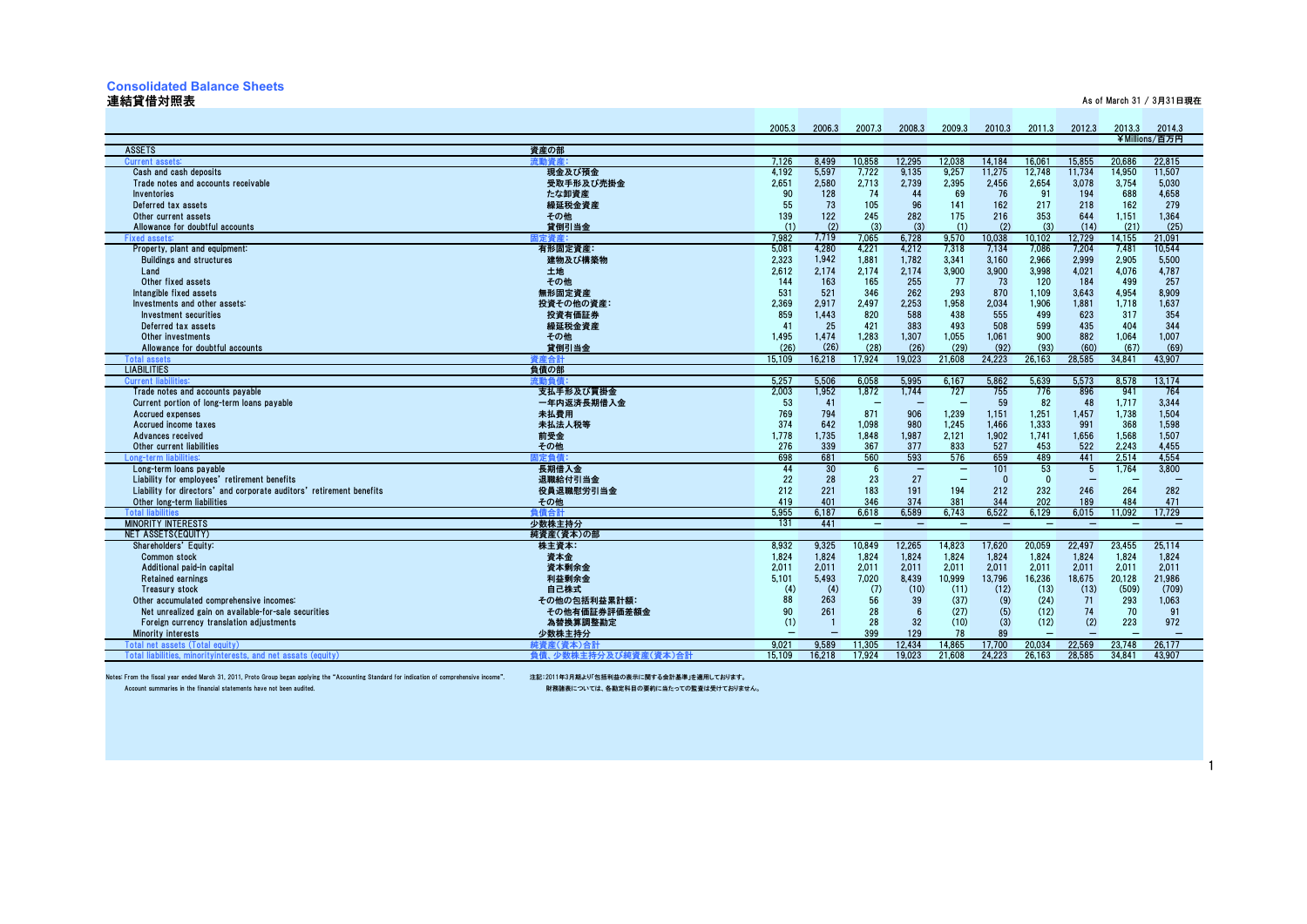# **Consolidated Statements of Income**

### 連結損益計算書

For the year ended March 31 / 3月31日に終了した連結会計年度

|                                                                                              |                      | 2005.3   | 2006.3    | 2007.3    | 2008.3    | 2009.3                   | 2010.3    | 2011.3    | 2012.3                   | 2013.3    | 2014.3                   |
|----------------------------------------------------------------------------------------------|----------------------|----------|-----------|-----------|-----------|--------------------------|-----------|-----------|--------------------------|-----------|--------------------------|
|                                                                                              |                      |          |           |           |           |                          |           |           |                          |           | ¥Millions/百万円            |
| <b>Net sales</b>                                                                             | 高上高                  | 19.778   | 19,952    | 21,238    | 22,893    | 23,657                   | 25,682    | 28.779    | 30.582                   | 38.287    | 54,761                   |
| Cost of sales                                                                                | 売上原価                 | 9.826    | 9.704     | 9,580     | 9,973     | 9,064                    | 10,273    | 11,712    | 13,283                   | 20,636    | 33,514                   |
| <b>Gross profit</b>                                                                          | 売上総利益                | 9.952    | 10.247    | 11.658    | 12.920    | 14.592                   | 15.409    | 17.067    | 17.298                   | 17.650    | 21,246                   |
| Selling, general and administrative expenses:                                                | 販売費及び一般管理費:          | 8.227    | 8,237     | 8,669     | 9,149     | 9,208                    | 9,310     | 10,955    | 11,451                   | 13,440    | 16,510                   |
| Personal expenses                                                                            | 人件費                  | 3,682    | 4,020     | 4,116     | 4,291     | 4,469                    | 4,920     | 5,414     | 5,475                    | 5,957     | 7,086                    |
| Advertising and promotion expenses                                                           | 広告宣伝費及び販売促進費         | 1,716    | 1,420     | 1,740     | 2,070     | 2,043                    | 1,659     | 2,152     | 2,505                    | 3,266     | 3,147                    |
| Others                                                                                       | その他                  | 2.828    | 2.796     | 2.812     | 2.788     | 2,695                    | 2.730     | 3.388     | 3.469                    | 4,216     | 6,276                    |
| <b>Operating income</b>                                                                      | 営業利益                 | 1.725    | 2,010     | 2.988     | 3,771     | 5,384                    | 6,098     | 6,111     | 5,846                    | 4,209     | 4,735                    |
| Non-operating income:                                                                        | 営業外収益:               | 49       | 48        | 176       | 95        | 95                       | 89        | 283       | 185                      | 228       | 445                      |
| Interest income                                                                              | 受取利息                 |          |           | - 6       |           | 11                       | 13        | 15        | 20                       | 18        | 25                       |
| Dividend income                                                                              | 受取配当金                |          |           | 11        | 15        | 14                       |           |           |                          | g         | 12                       |
| Others                                                                                       | その他                  |          | 36        | 158       |           | 69                       | 70        | 262       | 157                      | 200       | 407                      |
| Non-operating expenses:                                                                      | 営業外費用:               | 59       |           | 28        | 29        | 79                       | 22        | 18        | 29                       | 66        | 171                      |
| Interest expenses                                                                            | 支払利息                 |          |           |           |           | $\overline{\phantom{0}}$ |           |           |                          | 20        | 86                       |
| Others                                                                                       | その他                  | 51       | 70        | 27        | 29        | 79                       | 20        | 12        | 27                       | 46        | 85                       |
| <b>Ordinary income</b>                                                                       | 経常利益                 | 1,715    | 1.987     | 3.136     | 3,837     | 5,400                    | 6,165     | 6,375     | 6,002                    | 4,371     | 5,009                    |
| Extraordinary gains:                                                                         | 特別利益:                | 211      | 300       | 387       | 91        | 64                       |           |           |                          |           | 234                      |
| Gain on sales of property, plant and equipment                                               | 固定資産売却益              |          | 19        |           |           |                          |           |           |                          |           | 229                      |
| Gain on sales of investment securities                                                       | 投資有価証券売却益            | 114      |           | 297       |           | 13                       |           |           |                          |           |                          |
| Others                                                                                       | その他                  | 95       | 281       | 85        | 90        | 50                       |           |           |                          |           |                          |
| <b>Extraordinary losses:</b><br>Loss on sales and disposals of property, plant and equipment | 特別損失:<br>固定資産除却及び売却損 | 149      | 788<br>63 | 491<br>29 | 264<br>68 | 328<br>54                | 173<br>35 | 727<br>47 | 344                      | 430<br>10 | 314<br>70                |
| Loss on devaluation of investment securities                                                 | 投資有価証券評価損            | 33<br>12 | 32        | 408       | 186       | 152                      | 77        |           |                          |           |                          |
| One-time Amortization of goodwill                                                            | のれん一時償却額             |          |           |           |           |                          |           | 242       | 80                       |           |                          |
| Others                                                                                       | その他                  | 103      | 692       | 53        |           | 121                      | 60        | 438       | 250                      | 415       | 244                      |
| Income before income taxes and minority interests                                            | 整前当期純利益<br>税金等計      | 1.778    | 1.499     | 3.032     | 3.664     | 5.135                    | 5.998     | 5.654     | 5.666                    | 3.944     | 4.930                    |
| Current                                                                                      | 法人税、住民税及び事業税         | 801      | 1.028     | 1,586     | 1,753     | 2,131                    | 2,495     | 2,575     | 2,272                    | 1,544     | 2,389                    |
| Deferred                                                                                     | 法人税等調整額              | 32       | (119)     | (268)     | 62        | (133)                    | (38)      | (122)     | 118                      | 109       | (87)                     |
| Minority interests (losses)                                                                  | 少数株主利益(損失)           | 27       | (7)       | (51)      | 10        | (49)                     | 11        |           | $\overline{\phantom{0}}$ | $\sim$    | $\overline{\phantom{0}}$ |
| Net income                                                                                   | 当期純利益                | 917      | 598       | 1.766     | 1.838     | 3.187                    | 3.529     | 3.197     | 3.275                    | 2.290     | 2.627                    |
|                                                                                              |                      |          |           |           |           |                          |           |           |                          |           |                          |
| <b>EBITDA</b>                                                                                | EBITD/               | 2.075    | 2,337     | 3,360     | 4.078     | 5,628                    | 6,490     | 6,856     | 6,540                    | 5.161     | 6,483                    |
| <b>Adjusted net income</b>                                                                   | <b>關整後当期純利益</b>      | 1.030    | 707       | 1.890     | 1.915     | 3.223                    | 3.621     | 3.620     | 3.680                    | 2.836     | 3.555                    |
|                                                                                              |                      |          |           |           |           |                          |           |           |                          |           |                          |

 $EBITDA =$  operating income + depreciation + amortization of goodwill  $A$ djusted net income = Net income + amortization of goodwill

Notes: Account summaries in the financial statements have not been audited.<br>Notes: Account summaries in the financial statements have not been audited.<br>EBITDA=歯索利益+減価償却費+のれん償却額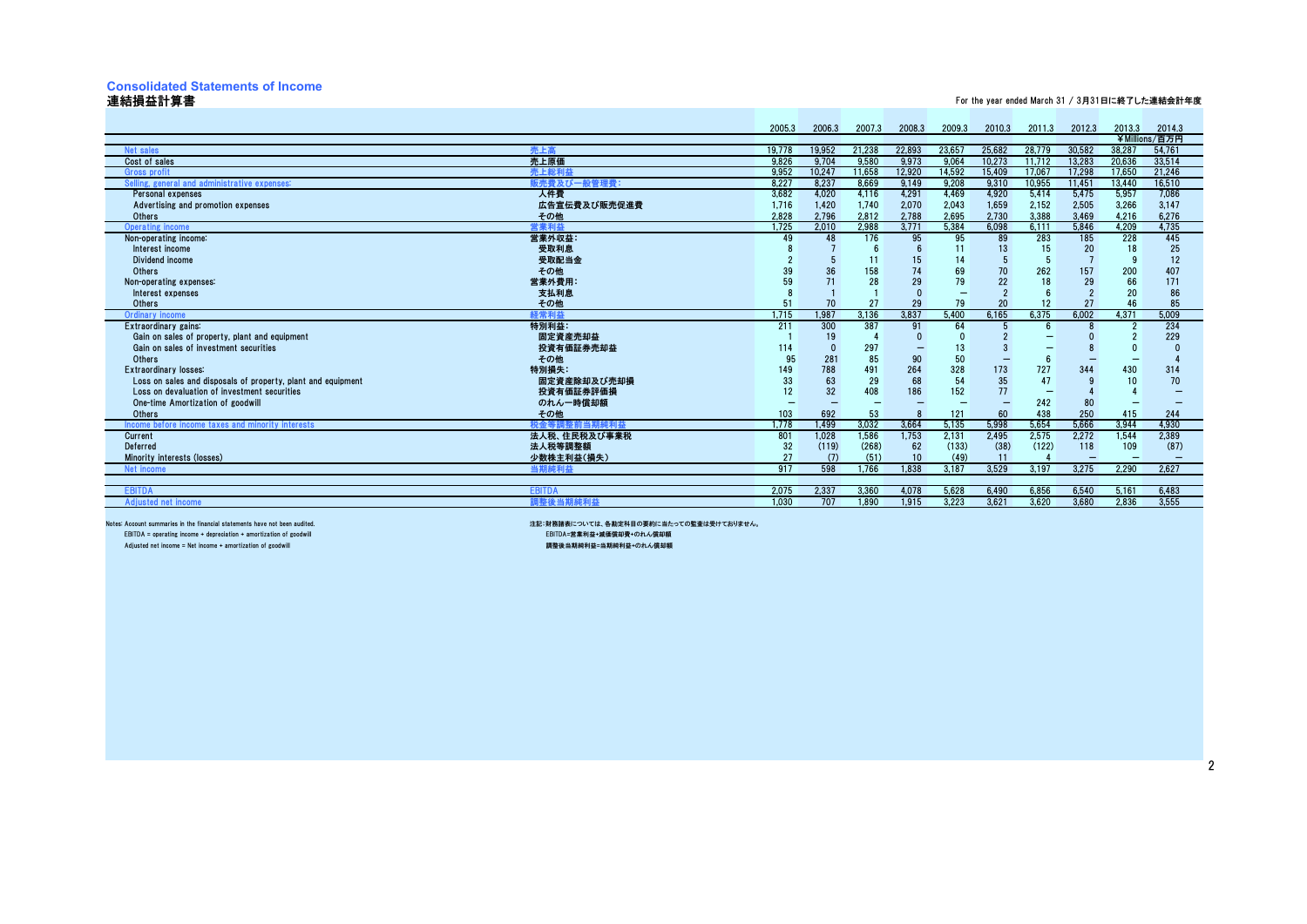# **Consolidated Statements of Cash Flows**

### 連結キャッシュ・フロー計算書

For the year ended March 31 / 3月31日に終了した連結会計年度

|                                                                                                                                                                                              |                                                      | 2005.3                            | 2006.3                          | 2007.3                   | 2008.3                           | 2009.3                         | 2010.3                   | 2011.3                   | 2012.3                   | 2013.3                   | 2014.3                   |
|----------------------------------------------------------------------------------------------------------------------------------------------------------------------------------------------|------------------------------------------------------|-----------------------------------|---------------------------------|--------------------------|----------------------------------|--------------------------------|--------------------------|--------------------------|--------------------------|--------------------------|--------------------------|
|                                                                                                                                                                                              |                                                      |                                   |                                 |                          |                                  |                                |                          |                          |                          |                          | ¥Millions/百万円            |
| <b>Operating activities</b>                                                                                                                                                                  | ま業活動によるキャッシュ・フロー:                                    |                                   |                                 |                          |                                  |                                |                          |                          |                          |                          |                          |
| Income before income taxes                                                                                                                                                                   | 税金等調整前当期純利益                                          | 1.778                             | 1,499                           | 3,032                    | 3,664                            | 5,135                          | 5.998                    | 5,654                    | 5.666                    | 3.944                    | 4.930                    |
| Depreciation and amortization                                                                                                                                                                | 減価償却費                                                | 237                               | 217                             | 247                      | 230                              | 207                            | 299                      | 322                      | 288                      | 404                      | 819                      |
| Impairment loss                                                                                                                                                                              | 減損損失                                                 | $\overline{\phantom{0}}$          | 681                             | 26                       | $\overline{\phantom{0}}$         | 52                             | $\overline{\phantom{0}}$ | 367                      | 230                      | 345                      | 126                      |
| Amortization of goodwill                                                                                                                                                                     | のれん償却額                                               | 112                               | 109                             | 124                      | 77                               | 36                             | 91                       | 422                      | 405                      | 546                      | 928                      |
| One-time Amortization of goodwill                                                                                                                                                            | のれん一時償却額                                             |                                   |                                 |                          |                                  | $\overline{\phantom{0}}$       |                          | 242                      | 80                       | $\overline{\phantom{0}}$ |                          |
| Interest and dividend income                                                                                                                                                                 | 受取利息及び受取配当金                                          | (10)                              | (12)                            | (18)                     | (21)                             | (25)                           | (18)                     | (21)                     | (27)                     | (27)                     | (38)                     |
| Interest expense                                                                                                                                                                             | 支払利息                                                 | -8                                |                                 |                          | $\Omega$                         | $\overline{\phantom{0}}$       | $\overline{2}$           | 6                        | $\overline{2}$           | 20                       | 86                       |
| Decrease (increase) in notes and accounts receivable                                                                                                                                         | 売上債権の増減額(増加)                                         | 291                               | 72                              | (248)                    | (50)                             | 470                            | 35                       | 232                      | (615)                    | (366)                    | (670)                    |
| Decrease (increase) in inventories                                                                                                                                                           | たな卸資産の増減額(増加)                                        | (32)                              | (38)                            | 45                       | 30                               | (27)                           | $\overline{1}$           | (7)                      | (103)                    | 232                      | (638)                    |
| Increase (decrease) in notes and accounts payable                                                                                                                                            | 仕入債務の増減額(減少)                                         | (308)                             | (60)                            | (80)                     | (127)                            | (1,020)                        | (62)                     | (113)                    | 90                       | 18                       | (285)                    |
| Others                                                                                                                                                                                       | その他                                                  | (359)                             | (129)                           | 130                      | 386                              | 768                            | (71)                     | (522)                    | 127                      | (27)                     | 366                      |
| Subtotal                                                                                                                                                                                     | 小計                                                   | 1.717                             | 2.341                           | 3,261                    | 4,189                            | 5,596                          | 6,275                    | 6,582                    | 6.145                    | 5,090                    | 5,624                    |
| Interest and dividends received                                                                                                                                                              | 利息及び配当金の受取額                                          | <b>g</b>                          | 12                              | 18                       | 21                               | 25                             | 18                       | 21                       | 26                       | 29                       | 38                       |
| Interest paid                                                                                                                                                                                | 利息の支払額                                               | (8)                               | (1)                             | (1)                      | $\Omega$                         | $\sim$                         | (2)                      | (6)                      | (2)                      | (21)                     | (90)                     |
| Income taxes paid                                                                                                                                                                            | 法人税等の支払額                                             | (1.104)                           | (750)                           | (1.119)                  | (1.889)                          | (1, 871)                       | (2, 286)                 | (2,701)                  | (2,613)                  | (2, 181)                 | (1, 337)                 |
| Others                                                                                                                                                                                       | その他                                                  |                                   |                                 |                          |                                  |                                |                          |                          |                          |                          |                          |
| Net cash provided by (used in) operating activities                                                                                                                                          | 営業活動によるキャッシュ・フロー                                     | 614                               | 1,602                           | 2,158                    | 2,321                            | 3,750                          | 4.005                    | 3,896                    | 3,556                    | 2,917                    | 4.235                    |
| Investing activities                                                                                                                                                                         | 投資活動によるキャッシュ・フロー                                     |                                   |                                 |                          |                                  |                                |                          |                          |                          |                          |                          |
| Net decrease (increase) of time deposits                                                                                                                                                     | 定期預金の純増減額(増加)                                        | $-$                               | $\qquad \qquad -$               | 31                       | $\overline{2}$                   | 300                            | 79                       | (210)                    | 60                       | (78)                     | (22)                     |
| Purchase of property, plant and equipment                                                                                                                                                    | 有形固定資産の取得による支出                                       | (139)                             | (113)                           | (137)                    | (194)                            | (2,852)                        | (535)                    | (438)                    | (359)                    | (690)                    | (1,067)                  |
| Proceeds from sales of property, plant and equipment                                                                                                                                         | 有形固定資産の売却による収入                                       | 35                                | 46                              | -9                       | -5                               | $\mathbf{0}$                   | 5                        | $\blacksquare$           | $\mathbf{0}$             | 3                        | 565                      |
| Purchase of intangible fixed assets<br>Purchase of investment securities                                                                                                                     | 無形固定資産の取得による支出                                       | (113)<br>$\overline{\phantom{0}}$ | (81)                            | (65)                     | (103)                            | (78)                           | (69)                     | (58)                     | (356)                    | (1, 120)                 | (839)                    |
| Proceeds from sales of investment securities                                                                                                                                                 | 投資有価証券の取得による支出                                       |                                   | (438)<br>$\Omega$               | (406)                    | (85)<br>$\overline{\phantom{0}}$ | (175)                          | (300)<br>90              | $\overline{\phantom{0}}$ | 14                       | $\mathbf{0}$             | (10)<br>5                |
|                                                                                                                                                                                              | 投資有価証券の売却による収入                                       | 120                               |                                 | 402                      |                                  | 32<br>$\overline{\phantom{0}}$ | $\overline{\phantom{0}}$ |                          |                          |                          |                          |
| Purchase of equity in affiliated companies<br>Investments in affiliated companies                                                                                                            | 関係会社株式の取得による支出<br>関係会社への出資による支出                      |                                   |                                 |                          |                                  |                                |                          |                          |                          |                          |                          |
|                                                                                                                                                                                              |                                                      |                                   | (11)                            |                          |                                  |                                | (258)                    | (621)                    | (2,842)                  | $\overline{\phantom{0}}$ | (3,215)                  |
| Purchase of investments in subsidiaries resulting in change in scope of consolidation<br>Proceeds from purchase of investments in subsidiaries resulting in change in scope of consolidation | 連結の範囲の変更を伴う子会社株式の取得による支出<br>連結の範囲の変更を伴う子会社株式の取得による収入 | (116)                             | $\overline{2}$                  |                          |                                  |                                |                          |                          |                          |                          |                          |
| Payments for sales of investments in subsidiaries resulting in change in scope of consolidation                                                                                              | 連結の範囲の変更を伴う子会社株式の売却による支出                             | $\overline{\phantom{0}}$          | $\overline{\phantom{0}}$        | $\overline{\phantom{0}}$ |                                  | (2)                            | $\overline{\phantom{0}}$ | $\overline{\phantom{0}}$ |                          |                          |                          |
| Proceeds from sales of investments in subsidiaries resulting in change in scope of consolidation                                                                                             | 連結の範囲の変更を伴う子会社株式の売却による収入                             |                                   |                                 |                          |                                  |                                |                          | (73)                     |                          |                          |                          |
| Others                                                                                                                                                                                       | その他                                                  | 99                                | 83                              | 435                      | (99)                             | (173)                          | (154)                    | (224)                    | (122)                    | 682                      | (710)                    |
| Net cash provided by (used in) investing activities                                                                                                                                          | 投資活動によるキャッシュ・フロー                                     | (113)                             | (512)                           | 269                      | (474)                            | (2.949)                        | (1.141)                  | (1,625)                  | (3,606)                  | (1.203)                  | (5, 294)                 |
| <b>Financing activi</b>                                                                                                                                                                      | 財務活動によるキャッシュ・フロー                                     |                                   |                                 |                          |                                  |                                |                          |                          |                          |                          |                          |
| Increase (decrease) in short-term loans payable, net                                                                                                                                         | 短期借入金の純増減額(減少)                                       | $\qquad \qquad -$                 | $\overline{\phantom{m}}$        | (20)                     | $\overline{\phantom{m}}$         | 3                              | (7)                      | $\overline{\phantom{m}}$ | $\overline{\phantom{a}}$ | (2)                      | 774                      |
| Increase (decrease) in long-term loans payable, net                                                                                                                                          | 長期借入金の純増減額(減少)                                       | (280)                             | (53)                            | (44)                     |                                  | $\overline{\phantom{0}}$       | (32)                     | (236)                    | (82)                     | 2,601                    | (2, 486)                 |
| Redemption of bonds                                                                                                                                                                          | 社債償還による支出                                            | (254)                             |                                 |                          |                                  |                                |                          |                          | $\overline{\phantom{0}}$ | (78)                     | (42)                     |
| Repurchase of treasury stock                                                                                                                                                                 | 自己株式の取得による支出                                         |                                   | $\mathbf{0}$                    | (2)                      | (2)                              | (1)                            | (1)                      | $\mathbf{0}$             | $\Omega$                 | (495)                    | (199)                    |
| Proceeds from disposal of treasury stock                                                                                                                                                     | 自己株式の処分による収入                                         |                                   |                                 | $\overline{\phantom{0}}$ | $\overline{\phantom{a}}$         | $\mathbf{0}$                   | $\Omega$                 | $\overline{\phantom{0}}$ | $\overline{\phantom{0}}$ | $\mathbf{0}$             | $\Omega$                 |
| Proceeds from stock issuance to minority shareholders                                                                                                                                        | 少数株主からの払込みによる収入                                      | 10                                | 546                             | $\overline{\phantom{0}}$ |                                  |                                |                          |                          |                          |                          |                          |
| Cash dividends paid                                                                                                                                                                          | 配当金の支払額                                              | (173)                             | (174)                           | (217)                    | (417)                            | (627)                          | (732)                    | (759)                    | (824)                    | (836)                    | (766)                    |
| Cash dividends paid to minority shareholders                                                                                                                                                 | 少数株主への配当金の支払額                                        |                                   | (8)                             | (15)                     | (16)                             | $\overline{\phantom{0}}$       |                          |                          |                          |                          |                          |
| Others                                                                                                                                                                                       | その他                                                  |                                   | $\overline{\phantom{0}}$        |                          |                                  |                                |                          | $\equiv$                 | L,                       |                          |                          |
| Net cash provided by (used in) financing activities                                                                                                                                          | 財務活動によるキャッシュ・フロー                                     | (698)                             | 309                             | (300)                    | (437)                            | (624)                          | (773)                    | (996)                    | (907)                    | 1.187                    | (2.720)                  |
| Foreign currency translation adjustments on cash and cash equivalents                                                                                                                        | 1に係る梅<br>現金及び現金                                      | $-$                               |                                 | -28                      | -6                               | (54)                           | -8                       | (5)                      | $\mathbf{A}$             | 215                      | 236                      |
| Net increase (decrease) in cash and cash equivalents                                                                                                                                         | 現金及び現金同等物の増減額(減少)                                    | (197)                             | 1.403                           | 2.156                    | 1.415                            | 121                            | 2.100                    | 1.269                    | (952)                    | 3.116                    | (3,543)                  |
| Cash and cash equivalents, beginning of year                                                                                                                                                 | 現金及び現金同等物の期首残高                                       | 4.208                             | 4.010                           | 5.413                    | 7.569                            | 8.985                          | 9.107                    | 11.207                   | 12.476                   | 11.524                   | 14.640                   |
| Cash and cash equivalents of eliminated consolidated subsidiaries, beginning of vear                                                                                                         | 現金及び現金<br>等物の減少額(連約<br>除外)                           | $-$                               | $\hspace{0.1mm}-\hspace{0.1mm}$ | $-$                      | $\overline{\phantom{a}}$         | $\overline{\phantom{a}}$       | $\overline{\phantom{0}}$ | $\overline{\phantom{0}}$ | <u>_</u>                 | $\overline{\phantom{0}}$ | $\overline{\phantom{0}}$ |
| Cash and cash equivalents of newly consolidated subsidiaries, beginning of year                                                                                                              | 現金及び現<br>等物の増加                                       | $\overline{\phantom{a}}$          | $\overline{\phantom{0}}$        | $\qquad \qquad -$        | $\overline{\phantom{0}}$         | $\overline{\phantom{a}}$       | $\overline{\phantom{0}}$ | $\overline{\phantom{0}}$ | $\overline{\phantom{0}}$ | $\qquad \qquad -$        | $\overline{\phantom{a}}$ |
| Cash and cash equivalents, end of year                                                                                                                                                       | 現金及び現金<br> 等物の期末残高                                   | 4.010                             | 5.413                           | 7.569                    | 8.985                            | 9.107                          | 11.207                   | 12.476                   | 11.524                   | 14.640                   | 11.097                   |
|                                                                                                                                                                                              |                                                      |                                   |                                 |                          |                                  |                                |                          |                          |                          |                          |                          |

Notes: Account summaries in the financial statements have not been audited.

注記:財務諸表については、各勘定科目の要約に当たっての監査は受けておりません。

3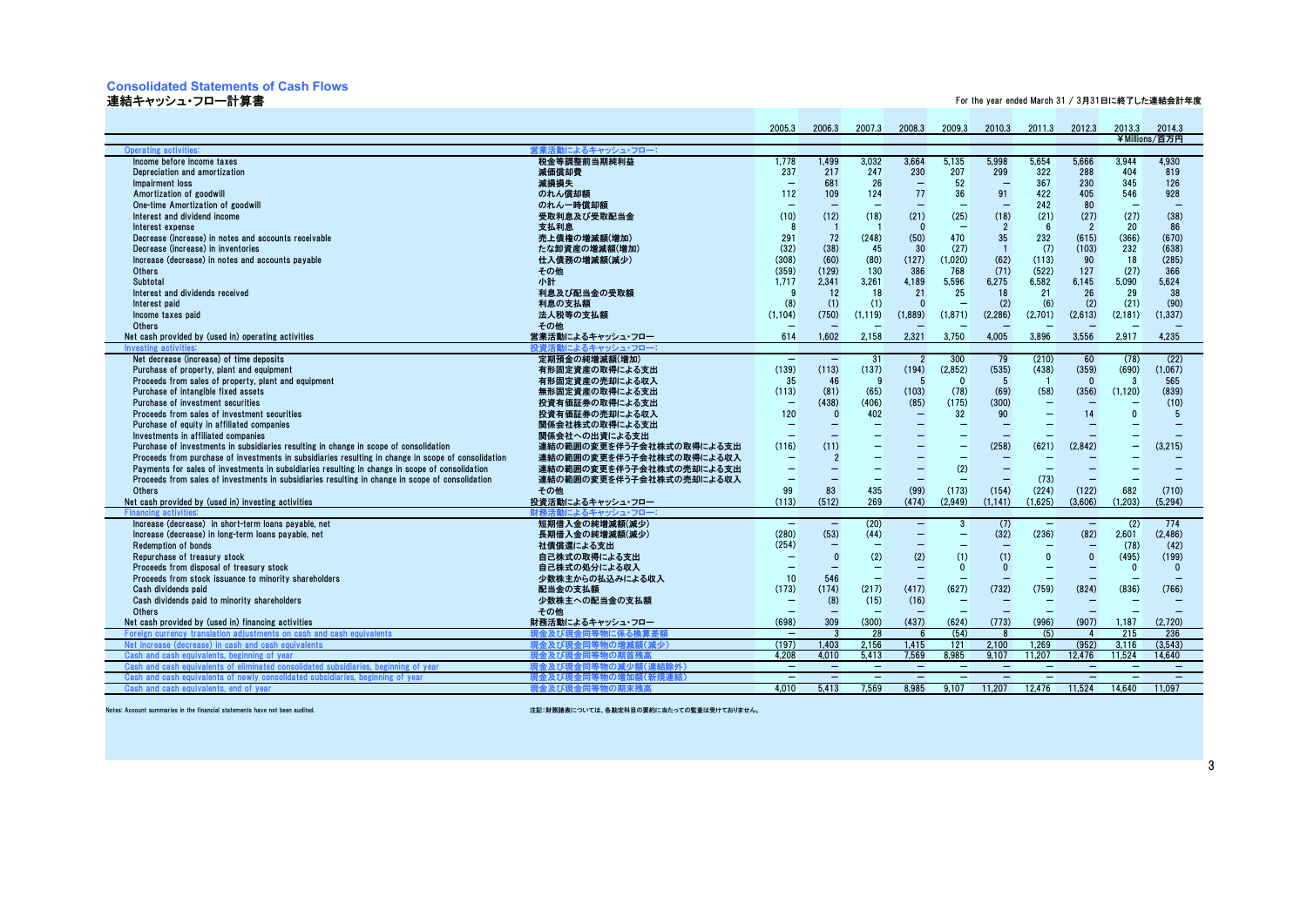# **Segment Information** セグメント別業績

For the year ended March 31 / 3月31日に終了した連結会計年度

4

|                                            |             | 2005.3   | 2006.3  | 2007.3  | 2008.3   | 2009.3  | 2010.3  | 2011.3   | 2012.3  | 2013.3  | 2014.3<br>¥Millions/百万円 |
|--------------------------------------------|-------------|----------|---------|---------|----------|---------|---------|----------|---------|---------|-------------------------|
| Net sales by business segment              | セグメント別売上高   |          |         |         |          |         |         |          |         |         |                         |
| Automobile-related                         | 自動車関連情報     | 18,397   | 19,070  | 20,138  | 21,546   | 21,889  | 22,858  | 25,566   | 26,704  | 33,687  | 50,138                  |
| <b>Information Registration Fee</b>        | 情報登録·掲載料    | 15,584   | 16,296  | 17,359  | 18,400   | 18,872  | 19,039  | 19,831   | 19,830  | 20,413  | 20,744                  |
| <b>Information Service Fee</b>             | 情報提供料       | 2,812    | 2,774   | 2,778   | 3.145    | 3,017   | 3,818   | 5,735    | 6,873   | 13,273  | 29,394                  |
| Lifestyle-related                          | 生活関連情報      | 1,053    | 580     | 675     | 882      | 1,345   | 2,286   | 2,616    | 3,470   | 3,837   | 3,541                   |
| <b>Real Estate</b>                         | 不動産         | 177      | 174     | 160     | 174      | 194     | 205     | 181      | 166     | 163     | 167                     |
| <b>Others</b>                              | その他         | 150      | 127     | 263     | 291      | 227     | 332     | 415      | 240     | 597     | 913                     |
| Total                                      | 合計          | 19.778   | 19.952  | 21,238  | 22,893   | 23,657  | 25,682  | 28,779   | 30,582  | 38,287  | 54,761                  |
|                                            |             |          |         |         |          |         |         |          |         |         | ¥Millions/百万円           |
| Operating income by business segment       | セグメント別営業利益  |          |         |         |          |         |         |          |         |         |                         |
| Automobile-related                         | 自動車関連情報     | 3,980    | 4,127   | 5,036   | 5,573    | 7,034   | 7,590   | 7,281    | 7,272   | 5,916   | 6,217                   |
| Lifestyle-related                          | 生活関連情報      | (550)    | (155)   | (89)    | (24)     | 62      | 162     | 301      | 228     | 131     | 248                     |
| <b>Real Estate</b>                         | 不動産         | 52       | 58      | 58      | 71       | 70      | 105     | 104      | 83      | 85      | 69                      |
| <b>Others</b>                              | その他         | (191)    | (269)   | (329)   | (123)    | (80)    | (35)    | (91)     | (149)   | (323)   | (140)                   |
| <b>Management Division</b>                 | 管理部門        | (1, 565) | (1.749) | (1,687) | (1, 725) | (1,701) | (1.725) | (1, 484) | (1,589) | (1,599) | (1,659)                 |
| Total                                      | 合計          | 1.725    | 2.010   | 2.988   | 3.771    | 5.384   | 6.098   | 6.111    | 5.846   | 4.209   | 4.735                   |
| Operating income ratio by business segment | 事業別売上高営業利益率 |          |         |         |          |         |         |          |         |         |                         |
| Automobile-related                         | 自動車関連情報     | 21.6     | 21.6    | 25.0    | 25.9     | 32.1    | 33.2    | 28.5     | 27.2    | 17.6    | 12.4                    |
| Lifestyle-related                          | 生活関連情報      |          |         |         |          | 4.6     | 7.1     | 11.5     | 6.6     | 3.4     | 7.0                     |
| <b>Real Estate</b>                         | 不動産         | 29.8     | 33.6    | 36.3    | 40.9     | 36.2    | 51.4    | 57.7     | 50.2    | 52.2    | 41.6                    |
| Others                                     | その他         |          |         |         |          |         |         |          |         |         |                         |
| <b>Management Division</b>                 | 管理部門        |          |         |         |          |         |         |          |         |         |                         |
| Total                                      | 合計          | 8.7      | 10.1    | 14.1    | 16.5     | 22.8    | 22.3    | 21.2     | 19.1    | 1.0     | 8.6                     |
|                                            |             |          |         |         |          |         |         |          |         |         |                         |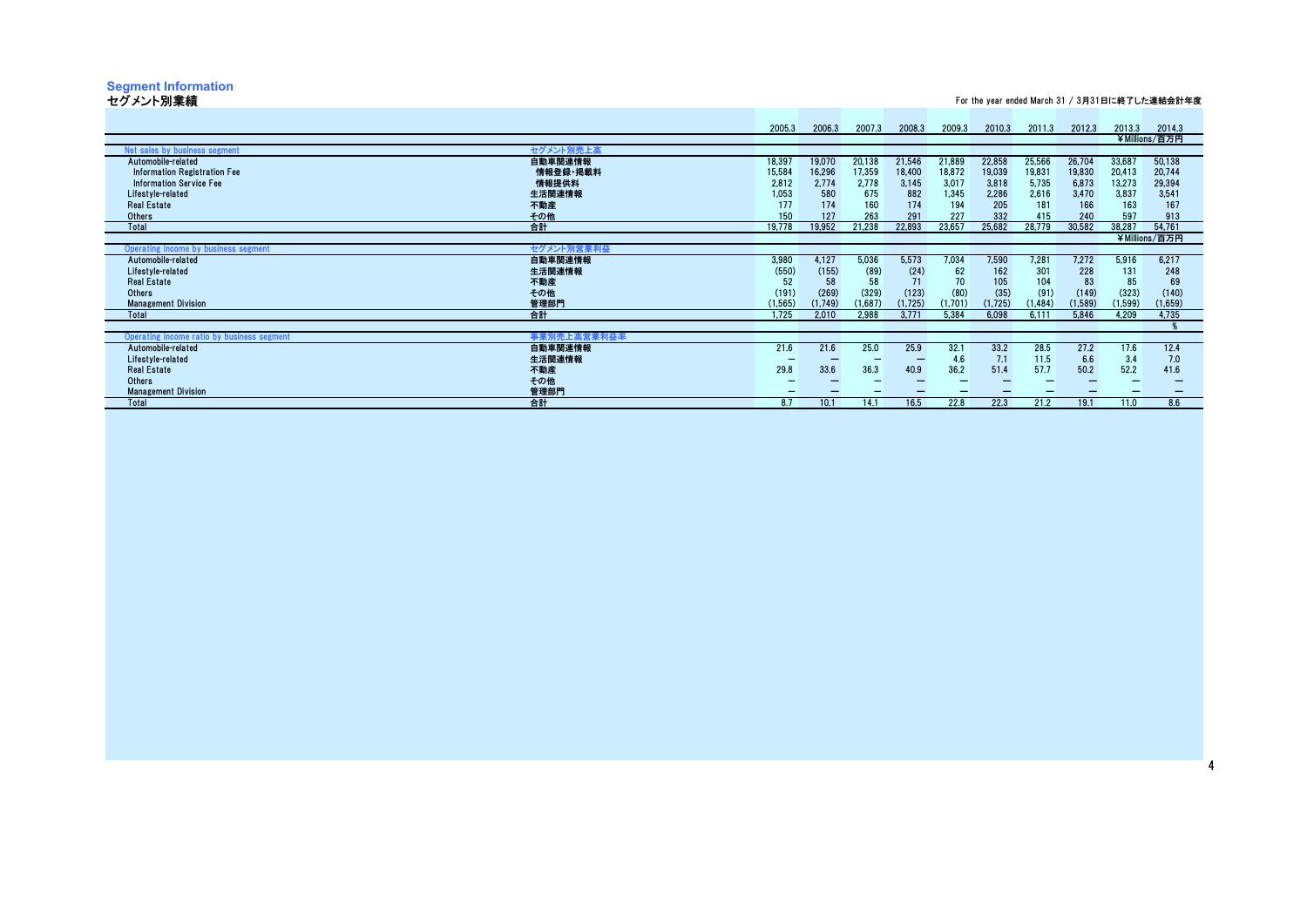## **Financial Indicators**

### 財務指標

|                                                                                                                             |                                       | 2005.3 | 2006.3 | 2007.3 | 2008.3 | 2009.3 | 2010.3 | 2011.3 | 2012.3   | 2013.3     | 2014.3              |
|-----------------------------------------------------------------------------------------------------------------------------|---------------------------------------|--------|--------|--------|--------|--------|--------|--------|----------|------------|---------------------|
|                                                                                                                             |                                       |        |        |        |        |        |        |        |          |            |                     |
| Return on equity                                                                                                            | 自己資本利益率                               | 10.6   | 6.4    | 17.2   | 15.8   | 23.5   | 21.8   | 17.0   | 15.4     | 9.9        | 10.5                |
| Adjusted return of equity                                                                                                   | 調整後自己資本利益率                            | 11.7   | 7.4    | 17.7   | 15.8   | 22.8   | 21.5   | 18.3   | 16.3     | 11.4       | 12.9                |
| Return on assets                                                                                                            | 総資産利益率                                | 11.1   | 12.7   | 18.4   | 20.8   | 26.6   | 26.9   | 25.3   | 21.9     | 13.8       | 12.7                |
| Return on sales                                                                                                             | 売上高利益率                                | 4.6    | 3.0    | 8.3    | 8.0    | 13.5   | 13.7   | 11.1   | 10.7     | 6.0        | 4.8                 |
| Operating income ratio                                                                                                      | 売上高営業利益率                              | 8.7    | 10.1   | 14.1   | 16.5   | 22.8   | 23.7   | 21.2   | 19.1     | 11.0       | 8.6                 |
| <b>EBITDA</b> margin                                                                                                        | EBITDAマージン                            | 10.5   | 11.7   | 15.8   | 17.8   | 23.8   | 25.3   | 23.8   | 21.4     | 13.5       | 11.8                |
| Equity ratio                                                                                                                | 自己資本比率                                | 59.7   | 59.1   | 60.8   | 64.7   | 68.4   | 72.7   | 76.6   | 79.0     | 68.2       | 59.6                |
| <b>Current ratio</b>                                                                                                        | 流動比率                                  | 135.6  | 154.3  | 179.2  | 205.1  | 195.2  | 241.9  | 284.8  | 284.5    | 241.1      | 173.2               |
|                                                                                                                             |                                       |        |        |        |        |        |        |        |          |            | $\frac{2}{7}$ /円. % |
| Equity per share $(*)$                                                                                                      | 1株当たり純資産 (*)                          | 429.58 | 457.18 | 521.21 | 588.12 | 706.76 | 841.80 | 957.67 | 1.078.86 | .154.20    | 1.280.38            |
| Earnings per share $(*)$                                                                                                    | 1株当たり当期純利益 (*)                        | 42.33  | 27.55  | 84.39  | 87.84  | 152.33 | 168.72 | 152.85 | 156.59   | 109.96     | 128.39              |
| Adjusted earnings per share (*)                                                                                             | 1株当たり調整後当期純利益 (*)                     | 49.22  | 33.81  | 90.33  | 91.53  | 154.06 | 173.10 | 173.05 | 175.95   | 136.19     | 173.74              |
| Dividend per share (*)                                                                                                      | 1株当たり配当金 (*)                          | 8.33   | 8.33   | 13.75  | 25.00  | 35.00  | 35.00  | 37.50  | 42.50    | 37.50      | 37.50               |
| Dividend ratio                                                                                                              | 配当性向                                  | 19.7   | 30.2   | 17.8   | 28.5   | 23.0   | 20.7   | 24.5   | 27.1     | 34.1       | 29.2                |
| Adjusted dividend ratio                                                                                                     | 調整後配当性向                               | 17.5   | 25.5   | 16.6   | 27.3   | 22.7   | 20.2   | 21.7   | 24.2     | 27.5       | 21.6                |
| Total return ratio                                                                                                          | 総還元性向                                 | 19.7   | 30.3   | 17.9   | 28.6   | 23.0   | 20.8   | 24.6   | 27.1     | 55.6       | 36.8                |
| Adjusted total return ratio                                                                                                 | 調整後総還元性向                              | 17.5   | 25.6   | 16.8   | 27.5   | 22.8   | 20.2   | 21.7   | 24.2     | 44.9       | 27.2                |
| Dividend on equity ratio                                                                                                    | 自己資本配当率                               | 2.0    | 1.9    | 2.8    | 4.5    | 5.4    | 4.5    | 4.2    | 4.2      | 3.4        | 3.6                 |
|                                                                                                                             |                                       |        |        |        |        |        |        |        |          | ¥ Million. | 有万円                 |
| Net sales per employee                                                                                                      | 従業員1人当たり売上高                           | 34.3   | 32.0   | 32.6   | 33.4   | 33.0   | 32.1   | 32.8   | 32.0     | 34.7       | 42.3                |
| Operating income per employee                                                                                               | 従業員1人当たり営業利益                          | 3.0    | 3.2    | 4.5    | 5.5    | 7.5    | 7.6    | 6.9    | 6.1      | 3.8        | 3.6                 |
| Net income per employee                                                                                                     | 従業員1人当たり当期純利益                         | 1.5    | 0.9    | 2.7    | 2.6    | 4.4    | 4.4    | 3.6    | 3.4      | 2.1        | 2.0                 |
| Number of employees (persons)                                                                                               | 従業員数(人)                               | 575    | 622    | 650    | 685    | 716    | 798    | 875    | 954      | 1,103      | 1,292               |
| Reference: Number of employees (Non-consolidated) (persons)                                                                 | 参考:単体の従業員数(人)                         | 484    | 504    | 544    | 577    | 607    | 618    | 640    | 644      | 707        | 682                 |
| Notes: Return on equity = net income $\div$ total equity x 100 (the average of the opening and closing balances)            | 注記 自己資本利益率=当期純利益÷期首·期末平均自己資本×100      |        |        |        |        |        |        |        |          |            |                     |
| Adjusted return of equity = Adjusted net income $\div$ total equity x 100 (the average of the opening and closing balances) | 調整後自己資本利益率=調整後当期純利益÷期首·期末平均総資産×100    |        |        |        |        |        |        |        |          |            |                     |
| Return on assets = ordinary income $\div$ total assets x 100 (the average of the opening and closing balances)              | 総資産利益率=経常利益÷期首·期末平均総資産×100            |        |        |        |        |        |        |        |          |            |                     |
| Return on sales = net income $\div$ net sales x 100                                                                         | 売上高利益率=当期純利益÷売上高×100                  |        |        |        |        |        |        |        |          |            |                     |
| Operating income ratio = operating income $\div$ net sales x 100                                                            | 売上高営業利益率=営業利益÷売上高×100                 |        |        |        |        |        |        |        |          |            |                     |
| EBITDA margin = EBITDA $\div$ net sales x 100                                                                               | EBITDAマージン=EBITDA÷売上高×100             |        |        |        |        |        |        |        |          |            |                     |
| Equity ratio = total equity $\div$ total assets x 100                                                                       | 自己資本比率=自己資本÷総資産×100                   |        |        |        |        |        |        |        |          |            |                     |
| Current ratio = current assets $\div$ current liabilities x 100                                                             | 流動比率=流動資産÷流動負債×100                    |        |        |        |        |        |        |        |          |            |                     |
| Dividend ratio = dividend $\div$ net income x 100                                                                           | 配当性向=配当総額÷当期純利益 x 100                 |        |        |        |        |        |        |        |          |            |                     |
| Adjusted dividend ratio = dividend $\div$ adjusted net income x 100                                                         | 調整後配当性向=配当総額÷調整後当期純利益 × 100           |        |        |        |        |        |        |        |          |            |                     |
| Total return ratio = (dividend + stock buybacks) $\div$ net income x 100                                                    | 総還元性向=(配当総額+自社株買い総額)÷当期純利益 × 100      |        |        |        |        |        |        |        |          |            |                     |
| Adjusted total return ratio = (dividend + stock buybacks) $\div$ adjusted net income x 100                                  | 調整後総還元性向(配当総額+自社株買い総額)÷調整後当期純利益 × 100 |        |        |        |        |        |        |        |          |            |                     |
| Dividend on equity ratio = dividend ratio $x$ return on equity                                                              | 自己資本配当率=配当性向×自己資本利益率                  |        |        |        |        |        |        |        |          |            |                     |

Per share data has been adjusted retroactively to reflect this stock split.<br>A 1-to-2 stock split was conducted on October 1, 2012.

(\*) A 1-to-1.2 stock split was conducted on November 1, 2006.<br>Per share data has been adjusted retroactively to reflect this stock split. アンチャング アクタン アクタン アクタン アクタン アクタン 2006年3月期以前の数値は、株式分割の影響を遡及して調整しています。 A 1-to-2 stock split was conducted on October 1, 2012. 2012年10月1日付で普通株式1株につき2株の割合をもって株式分割しております。Per share data has been adjusted retroactively to reflect this stock split. 2012年3月期以前の数値は、株式分割の影響を遡及して調整しています。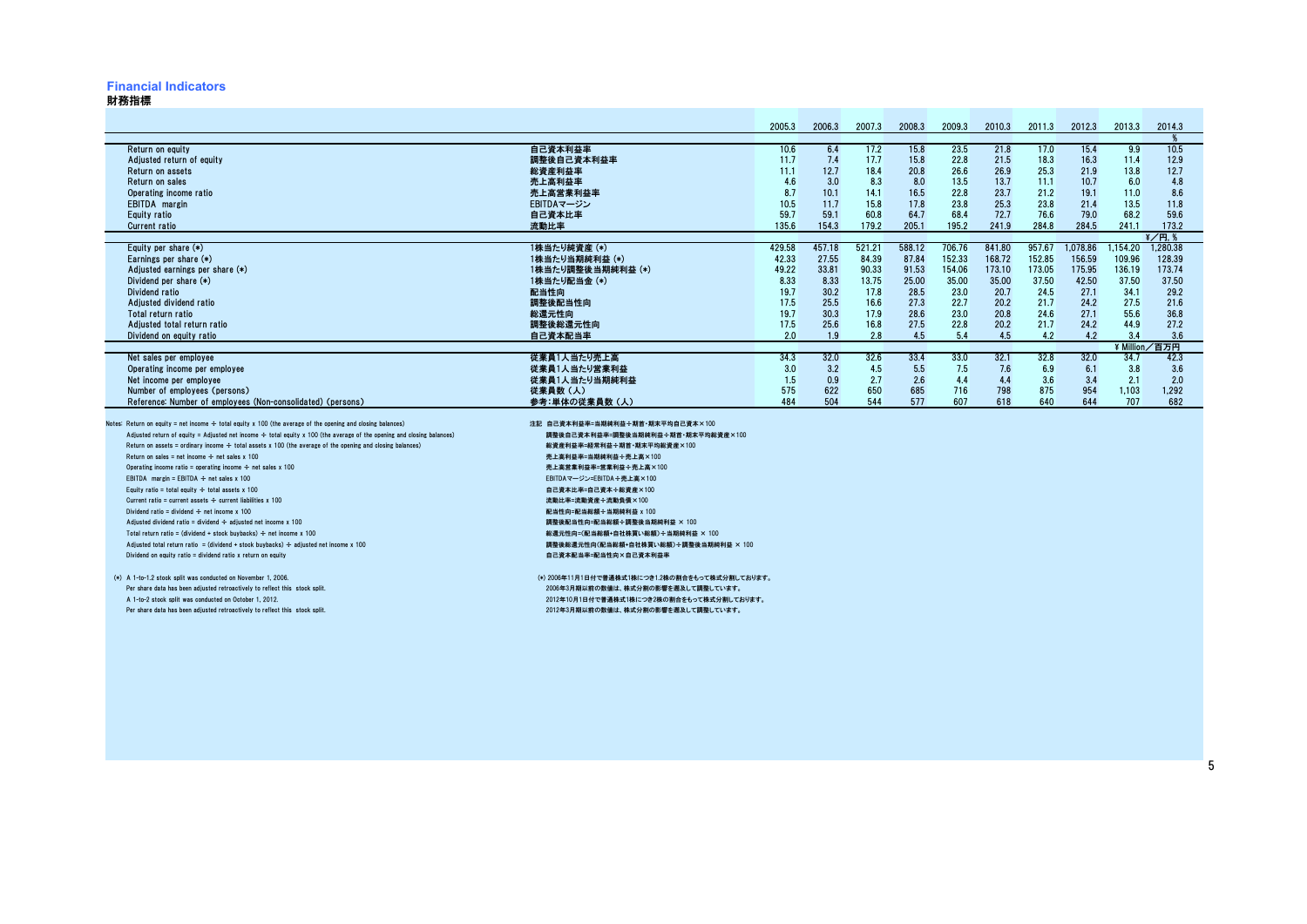# **Reference: Quarterly Results** ① **Consolidated Balance Sheets**連結貸借対照表As of March 31 / 3月31日現在

# 2012.3\_1Q 2012.3\_2Q 2012.3\_3Q 2012.3\_4Q 2013.3\_1Q 2013.3\_2Q 2013.3\_3Q 2013.3\_4Q 2014.3\_1Q 2014.3\_2Q 2014.3\_3Q 2014.3\_4Q ¥Millions/百万円

|                           |                                          |             |        |        |        |        |        |        |                  |        |        |        |        | $+$ $\cdots$ $\cdots$ $\cdots$ |  |
|---------------------------|------------------------------------------|-------------|--------|--------|--------|--------|--------|--------|------------------|--------|--------|--------|--------|--------------------------------|--|
| <b>ASSETS</b>             |                                          | 資産の部        |        |        |        |        |        |        |                  |        |        |        |        |                                |  |
| Current assets:           |                                          | 朮動貧産        | 15,905 | 15.059 | 4.73   |        | 7.938  | 19,699 | 18.58:           | 20.686 | 22.113 | 23.96  | 23.115 | 22,815                         |  |
| <b>Fixed assets:</b>      |                                          | 1定資産.       | 10,265 | 13.00: | 13.015 | 12.729 | 13.94  | 13,652 | 13.74:           |        | 21.256 | 21.036 | 20.968 | 21,091                         |  |
| <b>Total assets</b>       |                                          | 産合計         | 26,17  | 28,06  | 27,752 | 28,585 | 31,886 | 33,35  | 32,326           | 34,841 | 43,370 | 45,00  | 44,084 | 43,907                         |  |
| <b>LIABILITIES</b>        |                                          | 負債の部        |        |        |        |        |        |        |                  |        |        |        |        |                                |  |
| <b>Current liabilitie</b> |                                          |             | 5.219  | 6.300  | 5.493  | 5.573  | 1.58   | 8.502  | 1.322            | 8.578  |        | 3.913  | 3.255  | 13.174                         |  |
| .ong-term liabilities:    |                                          |             | 465    |        | 441    |        |        | 1.011  | .06 <sub>1</sub> | 2.514  |        | 6.439  | 5.863  | 4.554                          |  |
| <b>Total liabilities</b>  |                                          | 青合計         | 5.685  | 6.747  | 5.934  | 6.015  | 8.657  | 9.514  | 8.386            | 1.092  | 19,318 | 20,352 | 19.119 | 17,729                         |  |
| NET ASSETS(EQUITY)        |                                          | 純資産(資本)の部   |        |        |        |        |        |        |                  |        |        |        |        |                                |  |
| Shareholders' Equity:     |                                          | 株主資本:       | 20,494 | 21,309 | 21,810 | 22.49  | 23.135 | 23,793 | 23,828           | 23,455 | 23,631 | 24.182 | 24.512 | 25,114                         |  |
| <b>Common stock</b>       |                                          | 資本金         | 1,824  | 1,824  | 1,824  | 1.824  | 1.824  | 1,824  | 1,824            | 1,824  | 1,824  | 1,824  | 1,824  | 1,824                          |  |
|                           | Additional paid-in capital               | 資本剰余金       | 2,011  | 2,011  | 2,011  | 2,011  | 2,011  | 2,011  | 2.011            | 2,011  | 2,011  | 2,011  | 2.011  | 2,011                          |  |
| <b>Retained earnings</b>  |                                          | 利益剰余金       | 16,67  | 17.486 | 17,987 | 18,675 | 19,313 | 19,971 | 20,249           | 20,128 | 20.504 | 21.055 | 21,385 | 21,986                         |  |
| <b>Treasury stock</b>     |                                          | 自己株式        | (13)   | (13)   | (13)   | (13)   | (13)   | (13)   | (257)            | (509)  | (708)  | (708)  | (709)  | (709)                          |  |
|                           | Other accumulated comprehensive incomes: | その他の包括利益累計額 | (7)    |        |        |        | 93     |        | 111              | 293    | 419    | 465    | 452    | 1,063                          |  |
| <b>Minority interests</b> |                                          | 少数株主持分      | -      |        |        |        |        |        |                  |        |        |        |        |                                |  |
| 「otal net assets (T       |                                          | 純資産(資本)合言   | 20,486 | 21,315 | 21.81  | 22.569 | 23.229 | 23,837 | 23,940           | 23,748 | 24,05  | 24.648 | 24.964 | 26,177                         |  |
|                           |                                          |             | 26,17  | 28,06  | 27.752 | 28,585 | 31.886 | 33.35  | 32.326           | 34,84  | 43,370 | 45,00  | 44.084 | 43,907                         |  |
|                           |                                          |             |        |        |        |        |        |        |                  |        |        |        |        |                                |  |

Notes: From the fiscal year ended March 31, 2011, Proto Group began applying the "Accounting Standard for indication of comprehensive income". 注記:2011年3月期より包括為用より包括神益の表示に関する会計基準」を適用しております。<br>Account summaries in the financ

財務諸表については、各勘定科目の要約に当たっての監査は受けておりません。

**Consolidated Statements of Income** 連結損益計算書

# As of March 31 / 3月31日現在

|                                                   |              | 2012.3 10 2012.3 20 2012.3 30 2012.3 40 2013.3 10 2013.3 20 2013.3 30 2013.3 40 2014.3 10 2014.3 20 2014.3 30 2014.3 40 |       |       |               |       |       |       |         |       |        |        |               |
|---------------------------------------------------|--------------|-------------------------------------------------------------------------------------------------------------------------|-------|-------|---------------|-------|-------|-------|---------|-------|--------|--------|---------------|
|                                                   |              |                                                                                                                         |       |       |               |       |       |       |         |       |        |        | ¥Millions/百万円 |
| <b>Net sales</b>                                  | 売上語          | 7.223                                                                                                                   | 7.501 | 7.975 | 7.880         | 9,599 | 9,600 | 9.420 | 9.66    | 3,808 | 13,915 | 13.796 | 13,240        |
| Cost of sales                                     | 売上原価         | 3.01(                                                                                                                   | 3.270 | 3.500 | 3.502         | 5.007 | 5.093 | 5.029 | 5.505   | 8.459 | 8.717  | 8.468  | 7.870         |
| <b>Gross profit</b>                               | 売上総利益        | 4.213                                                                                                                   | 4.230 | 4.475 | 4.378         | 4.591 | 4.50  | 4.390 | 4.16    | 5.349 | 5.198  | 5,328  | 5,370         |
| ling, general and administrative expenses:        |              | 2.81                                                                                                                    | 2.758 | 2.770 | 3.112         | 3.006 | 3.124 | 3.171 | 4 1 3 8 | 4.022 | 4.068  | 4.163  | 4.256         |
| Personal expenses                                 | 人件費          | 1.371                                                                                                                   | 1.346 | 1.363 | 1.395         | 1.456 | 1.480 | 1.496 | 1.523   | 1.777 | .760   | 1.774  | 1.774         |
| Advertising and promotion expenses                | 広告宣伝費及び販売促進費 | 558                                                                                                                     | 552   | 585   | 810           | 604   | 584   | 563   | 1.514   | 673   | 717    | 819    | 937           |
| <b>Others</b>                                     | その他          | 879                                                                                                                     | 862   | 822   | 906           | 945   | 1.059 | 1.111 | 1.099   | 1.571 | 1.590  | 1.569  | 1,544         |
| <b>Operating income</b>                           | 営業利益         | 1.403                                                                                                                   | 1.472 | .705  | 1.265         | 1.585 | 1.382 | 1.218 | 23      | 1.326 | 1.130  | .165   | 1.114         |
| Ordinary income                                   | 経常利益         | 1.437                                                                                                                   | 1.458 | .739  | 1.367         | 1.602 | 1.450 | 1.263 | 54      | 1.398 | .213   | 1,266  | 1.131         |
| Income before income taxes and minority interests | → ※ / 利益 →   | 1.438                                                                                                                   | 1.450 | .655  | $112^{\circ}$ | 1.601 | 1.182 | .192  | (32)    | 1.399 | 1.084  | 1,252  | 1,193         |
| Net income                                        |              | 827                                                                                                                     | 815   | 945   | 687           | .082  | 657   | 670   | (120)   | 761   | 551    | 712    | 601           |
|                                                   |              |                                                                                                                         |       |       |               |       |       |       |         |       |        |        |               |
| EBITD.                                            | EBITI        | 1.554                                                                                                                   | 1.628 | 1.888 | 1.468         | 1.813 | 1.617 | .455  | 274     | 719   | .567   | 1.599  | 1,597         |
| sted net income                                   |              | 910                                                                                                                     | 901   | .055  | 814           | 1.219 | 794   | 806   |         | aar   | 779    | 924    | 861           |
|                                                   |              |                                                                                                                         |       |       |               |       |       |       |         |       |        |        |               |

Notes: Account summaries in the financial statements have not been audited.EBITDA = operating income + depreciation + amortization of goodwill EBITDA=営業利益+減価償却費+のれん償却額

Adjusted net income = Net income + amortization of goodwill

注記:財務諸表については、各勘定科目の要約に当たっての監査は受けておりません。

調整後当期純利益=当期純利益+のれん償却額